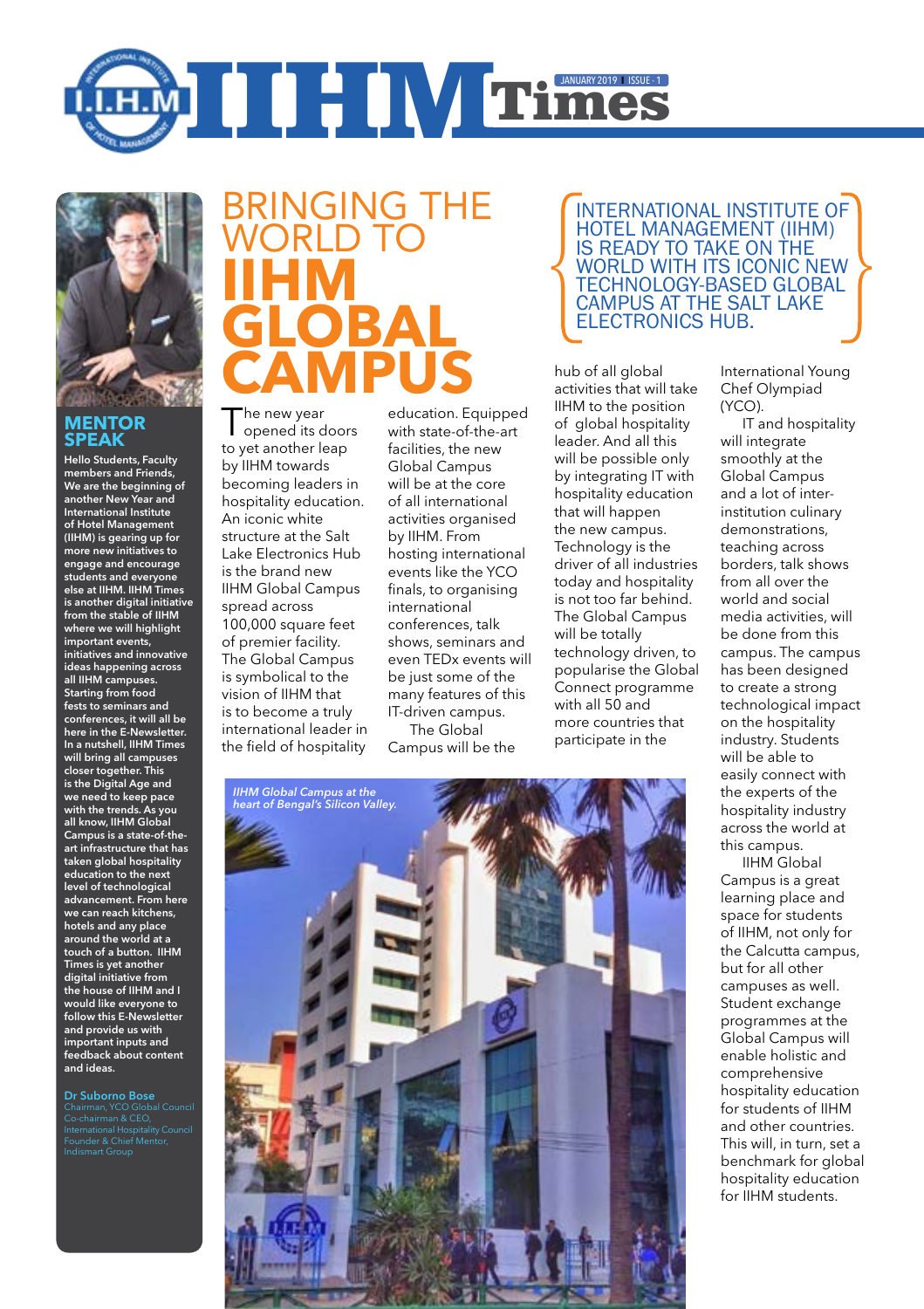







## *GARY HUNTER*

Deputy Principal, Westminster Kingsway College, UK's most prestigious and oldest Culinary Arts School.

UK Chocolate Ambassador for Barry Callebaut and World Chocolate Masters Final Jury Member.

Author of seven popular culinary titles

including theProfessional Chef and In a Class of Its Own.

- World Culinary Competitor in Patisserie, Chocolate and Culinary Skills – led the first UK Pastry Team to the World Championships in Arizona, USA in 2010.
- Received Queens Anniversary Award for Excellence in Education in 2014.

### *CHEF ENRICO BRICARELLO*

Chef-instructor at Institute of Hotel & Restaurant. Management in Turin, Italy **•** Member of the Italian Association of F&B Press of Milan.

An ISO 9001:2000 auditor and HACCP and food cost expert.

#### *DAVID GRAHAM*

**•** Principal Lecturer International Hospitality Management at Sheffield Hallam University.

Author of Food and Beverage Management, for the hospitality, tourism and event industries.

Has teaching commitments in UK, Hong Kong and Botswana.

Working in delivering hospitality education in Asia and creating a fusion of education of the West with the East.

● Has a PhD on the transformational nature of kitchen work through open kitchens.



#### *CHEF ANDREW BENNETT*

An Executive Chef and Food & Beverage Director in 5 Star Hotels and Restaurants for over 40 Years.

Awarded an MBE for services to the Hospitality Industry including the development of young Chefs.

Current Chairman of the Craft Guild of Chefs.

Judging Nationally and Internationally for over 25 Years.

Fundraising for many charities with a total exceeding £300,000 which incorporated college students as part of their development.

### *CHEF ANDREAS MULLER*

Program director at the International Culinary Institute (ICI) of the Vocational Training Council (VTC), Hong Kong.

**• Programme Director of** culinary studies of ICI.

Oversees training activities for IHK Koblenz and HwK Koblenz.

Chairman of Culinary Education of World Association of Chefs Society



#### *CHEF SCOTT BAECHLER*

**• Instructor at the Canadian** Food & Wine Institute.

A certified Class B judge at the World Association of Chefs' Societies (WACS). Earlier Executive Chef at Four Seasons Resort & Residences,

Whistler, Canada. Has over 23 years of

industry-education experience.



- 
- 
- Chef and nutritionist for Italian

Chef Aldo Zilli.

- *CHEF JOHN WOOD*
- Renowned Michelin-starred chef.
- Director of Kitchencut, a cloud-based technology designed for kitchens and food and beverage professionals.
	- Former Executive Chef of Burj-Al-Arab, Dubai.
	- Also worked at The Savoy and Dorchester.



### *CHEF ANDY VARMA*

Celebrity chef and icon in the British Asian food industry.

a bespoke destination event planning and catering company.





Founder of South African Chefs Academy.

Received South Africa Chefs' Association Pinnacle Chef Award for excellence.

Accredited judge at the World Association of Cooks Societies.

Has captained South African Chefs Team to world champions in 1992.

Was Corporate Chef of African collection of Orient Express Hotels.



## *RON SCOTT*

**• Tourism and Hospitality** industry practitioner and academic.

Member of the Young Chef Olympiad organising committee.

**UG** Hospitality and Tourism degree programme leader and overseas partnerships manager (Queen Margaret University, Edinburgh).

(WACS) since 2017. Member of board of YCO

since 2015.

Executive Chef of the Corinthia Palace, Malta. *CHEF STEFAN HOGAN*

- Senior Executive Chef of
- Corinthia Group of Hotels. Has won many international
- Mentors young chefs to participate in international competitions.







- 
- 

- **The Sicilian Chef in London.** Italian-born celebrity chef and owner of six restaurants
- 
- national Cycling team.



Executive chef The Oxford and Cambridge Club.

Co-hosted TV shows Kitchen Impossible with Chef Michel Roux Jr and Sicily with Aldo & Enzo with

- 
- Runs a successful Apprenticeship Programme.
- Runs an in house training programme for Kitchen Management.
- Masters in Culinary Management from University of West London.

## *CHEF VINCENZO OLIVERI*

- 
- in Italy and London.
- 



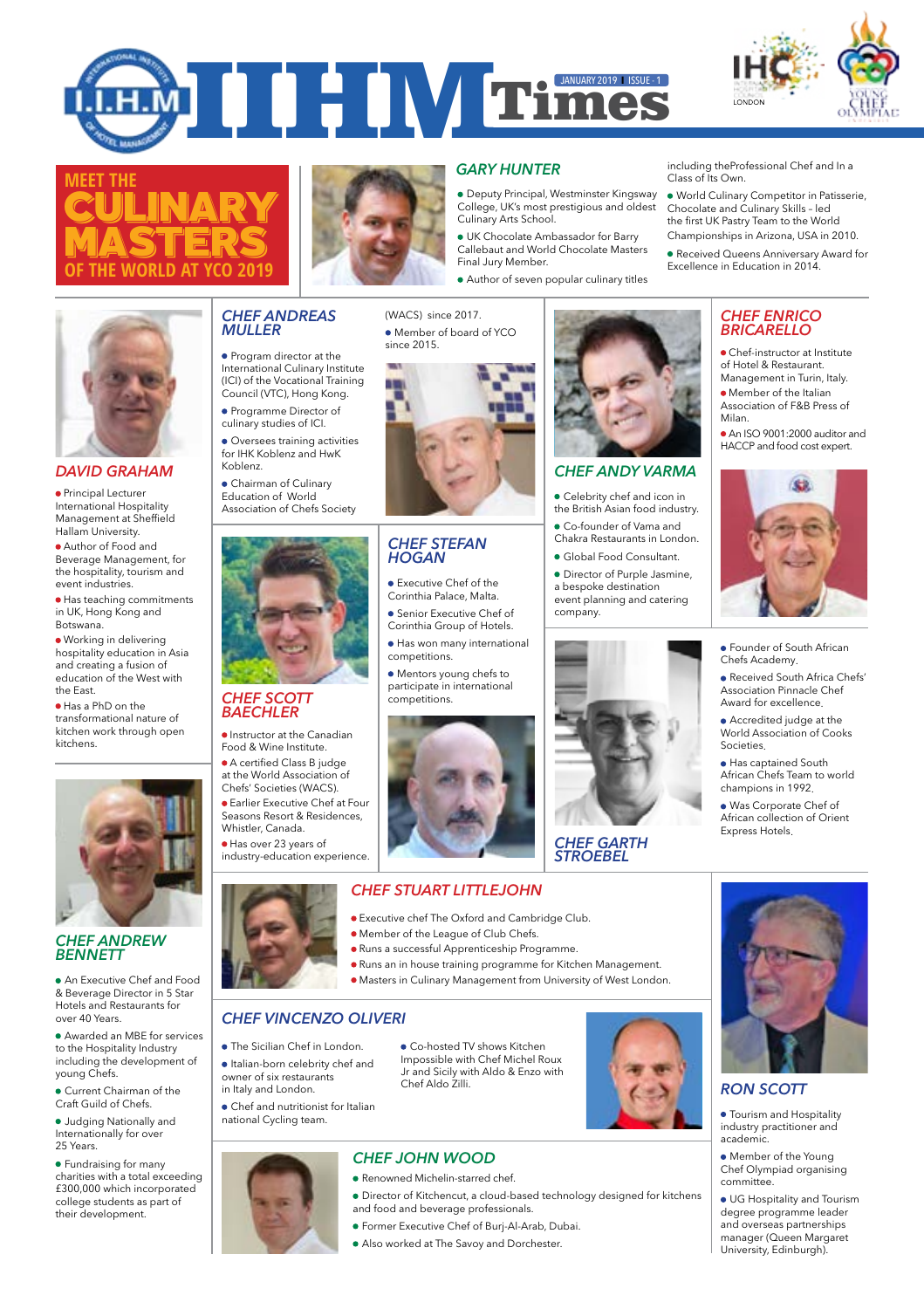



## **YCO - GREATEST CULINARY EVENT THAT WILL EVER BE**

**Prof David Foskett, MBE**, the Chairman of the International Hospitality Council (IHC), speaks on how the Young Chef Olympiad has grown through five seasons into the biggest culinary competition in Earth.

So, YCO is now a little more than an infant. This is the fifth season of the Olympiad and you have seen it from birth. How do you feel about it today?

*This is the greatest Young Chef competition in the world by all those that attended and will attend.*

How has the quality of the competition improved over the five years? How difficult is it to judge the student chefs who come to compete?

*The competition and the organisation has improved enormously due to a highly competent, passionate and dedicated team of organisers at IIHM . It is extremely difficult to judge that is why we recruit the best culinary Judges in the world.*



You have visited India several times over the years. What is your opinion about Indian food and hospitality?

I*t is some of the best in the world , the Indian hospitality is part of their culture and their DNA , so many countries could learn from the Indian culture . It is just simply magnificent!! Or as the Celebrity Chef from Scotland put it incredible , incredible , incredible!!*

IIHM Students are completely involved in organising and co-ordinating the event. How would you comment on their training and co-ordination skills?

*The Students at IIHM are world Class with exceptionally professional employability skills.*

We have a considerable variety of judges on the panel who come from various areas of the culinary industry from across the world. What would you say about them and the judging process?

*The Judges are all well experienced highly competent and thorough and are exceptional culinary professionals.*



# Rock 'N ROLL AT Rigolo

Salt Lake City Centre and the IIHM<br>Scampus in sector V Salt Lake, rocked with cheering, claps and catcalls through some amazing events at Rigolo, IIHM's annual college fest held on November 22 and 24, 2018. Students from about 40 colleges of the city let their hair down and took part in the fun and frolic of Rigolo. There was a variety of amazing events taking place at the fest including football, choreography, tug-of-war, treasure hunt, eastern dance, western dance, music, rap and even fashion show and bartending. The students had four days of complete fun and games, but each one put up their best performances to make their college win.

IIHM students got the most amount of cheers but other colleges, too, put up some of their best performances. Team iLead burned the stage with their great



moves in the western dance section. While the 15 participants performing in eastern dance showcased some colourful regional and classical performances.

The fashion show also made heads turn as students walked the ramp in some really innovative and creative ensembles. "There were some innovative ideas and

designs in the garments at the fashion show. Some of them were quite inspiring," said Pinky Kenworthy, one if the judges at the fashion show.